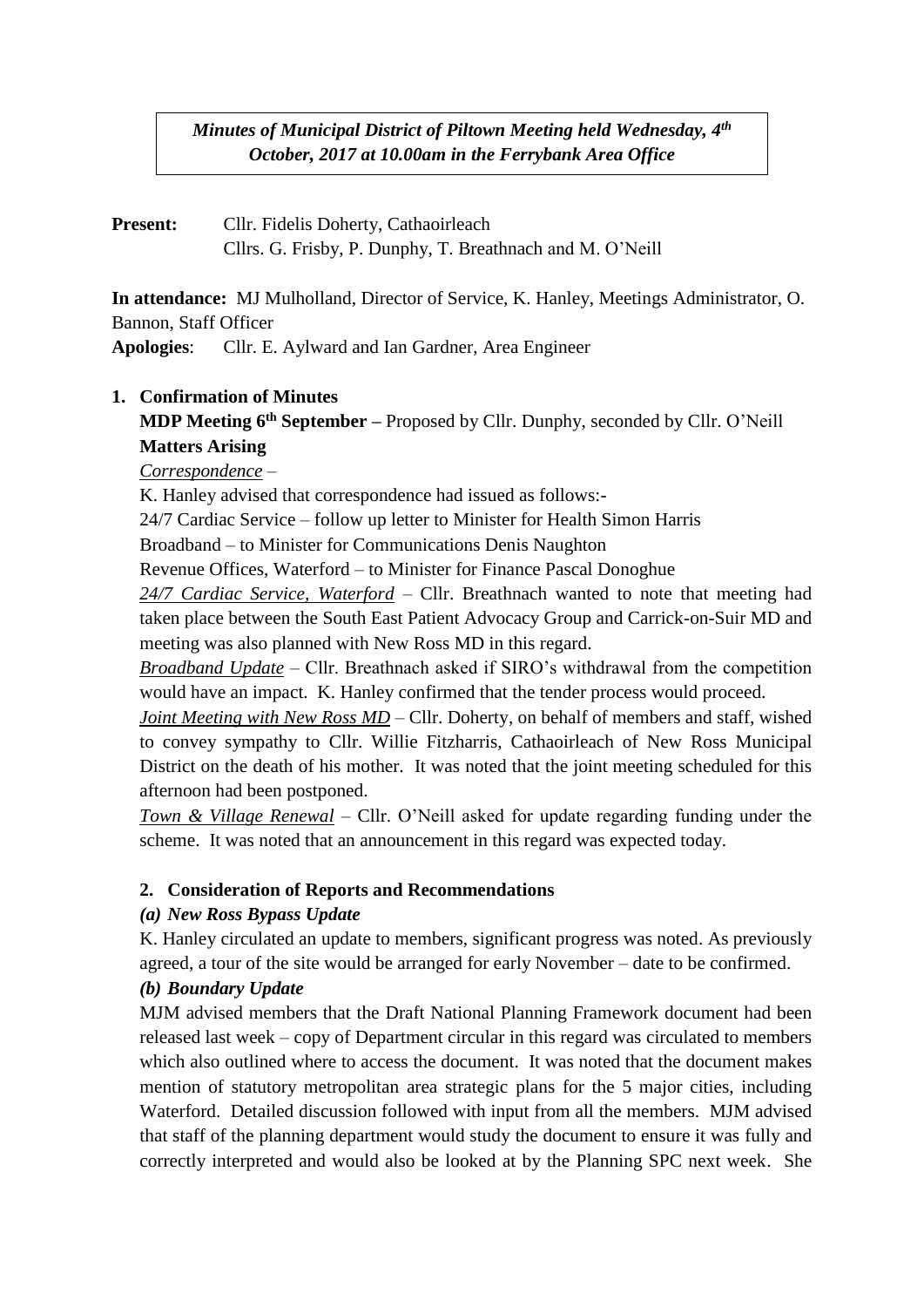also indicated that a special meeting of the MDP could be facilitated if the members wished.

#### *(c) TII – preparation for meeting*

K Hanley advised that date for meeting was yet to be finalised, but would be towards the end of November. It was noted that a representative from each of the Municipal Districts would attend this meeting – members to submit items for discussion a.s.a.p.

#### *(d) Local Improvement Scheme (LIS) Programme*

MJM advised that additional funding had been provided in the current year for the LIS programme – schemes selected in this area were at Waddingstown, Ballyhimmin and Narabane. Cllr. Breathnach asked if clearer indication had yet been given if the scheme would continue for 2018 and if new applications could be encouraged. MJM advised that no indication had been received in this regard, but that the current list should first be reviewed before taking new applications.

### *(e) New Ross Waterford Greenway Update*

MJM advised that over 70 submissions had been received, with independent technical assessment being carried out in relation to two to deal with concerns raised. It was noted that report would be available for the November meeting.

### *(f) Albatross Site*

MJM advised that it was hoped to have a more detailed report on this matter at the Joint Meeting with New Ross, however she outlined details of progress to-date – it was hoped that works would be finalised on site by the end of the year. Cllr. Doherty asked about future plan for the site – MJM advised that once works complete on site, KCC would engage with Wexford Co Co to discuss plan for the site. Cllr. O'Neill acknowledged report regarding ground water testing and hoped site would be put to good use.

# **3. Business prescribed by Statute, Standing Order or Resolution of the Municipal District Members for transaction at such meetings**

### *(a) Fix Date for the Draft Budget Plan meeting*

It was agreed to hold the Draft Budget Plan meeting immediately after the November meeting of the Municipal District, scheduled for Wednesday, 1<sup>st</sup> November.

### **4. Other Business set forth in the Notice convening the meeting**

- **5. Notices of Motion**
- **6. Correspondence**
- **7. AOB**

### *(a) Flooding on the R448 in Mullinavat*

Cllr. Dunphy acknowledged works which had been carried out at this location last week, however there were other issues which he would discuss with Ian Gardner on his return.

#### Additional items raised as follows:-

### *Cllr. Dunphy*

• Unfinished Estates – raised concern at the length of time being allowed to developers to rectify planning matters which delayed the taking in charge process. He also felt that Cllr. Breathnach's request should be followed up, that where progress could not be made by residents to take estate in charge, then Council's should be given the